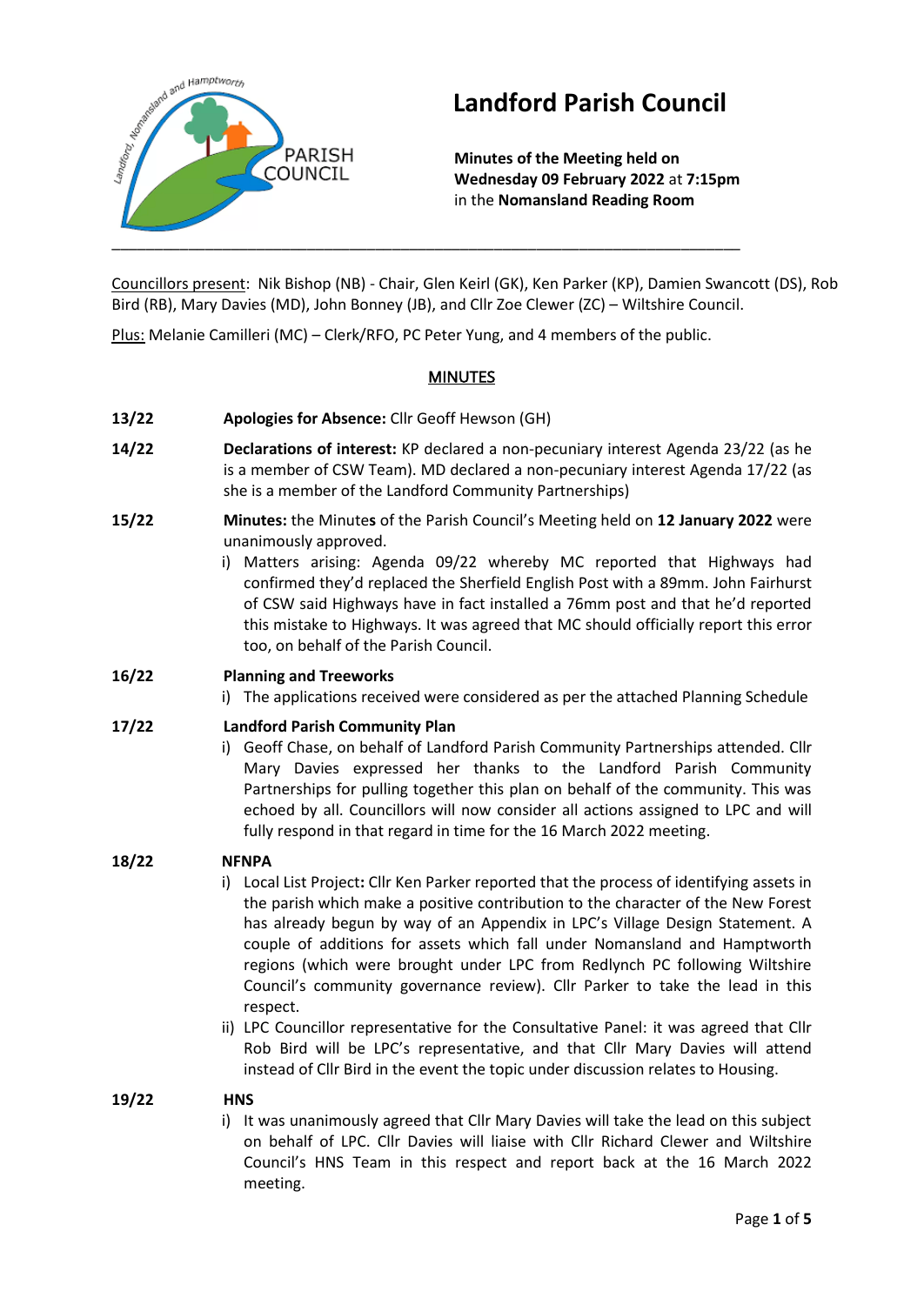# **20/22 NML RR**

- ii) Cllr Bonney reported that after a couple of electrical issues, 5 heaters were now fully operational (one being removed) which give out adequate heating for the size room. Cllr Bonney will continue to investigate the electrical issue.
- iii) Cllr Bonney reported that given the degree of damp/condensation in the hallway by the toilets, he has installed a convector heater on a timer switch (for safety reasons). He will explore installing frost heater(s) to remedy.
- iv) It was agreed by a majority decision that as from 01 March 2022 onwards the fee to hire will be £5/hour. Kaz Bird has volunteered to take on management of the booking system. MC to liaise regarding a handover.
- v) After considering a complaint from resident about 'inconsiderate parking' in North Lane by people hiring the NML RR it was agreed to put up a polite notice to park considerately.
- vi) For information: the fence at rear has fallen down so residents of Rainbows End (property at the rear) have replaced the fence with one of the same style (wooden with concrete posts and kick boards) at their expense

# **21/22 Landford Rec Ground**

- i) Given the increase in human faeces accumulating on the ground outside the toilets, it was agreed that a responsible member of the public (a parent) may have a key to access the disabled toilet every Wed for the children using the field for after school activity. That parent has committed to clean the toilet after use. MC reported that Julie King has agreed to check and replenish supplies on a monthly basis on a voluntary basis. MC to produce a keyholder written agreement.
- ii) Forest Fitness has requested a copy key to the disabled toilet as from 01 April 2022 when they start paying for use of the Rec Grd. MC to produce a keyholder written agreement.
- iii) Cllr Bonney reported that all 3 toilets were damp and mouldy. As a result, with approval from Cllr Bishop, he's installed frost heaters in the Disabled and Ladies toilets. A third heater to be sourced and installed in the Gents toilets. Cllr Bonney presented a quote £600 for all three toilets to be cleaned and painted with damp protection paint. Target completion date for Disabled toilet by 21 Feb (in readiness for half-term). This work was unanimously approved.
- iv) Cllr Bonney report on repair of the vandalised Noticeboard. Polycarb materials to be ordered to replace the glass (same material used to replace broken glass in the phone boxes)
- v) Request from AFC Totton youth team manager to use the field to play football next season: MC to request their attendance at the 16 March 2022 meeting to discuss further.
- vi) MC presented electrician's quote for PAT testing 8 appliances = £59. This was unanimously agreed. This electrician will be quoting for an EICR for the Defib.

# **22/22 NML Rec Ground**

- i) The contractor M.Eastwood has withdrawn grass cutting services. MC to acquire quotes for consideration at the 19 March 2022 meeting.
- ii) Consideration to renewal of 12-month Mole Control contract (expired January 2022): unanimously agreed that LPC will no longer fund this activity. 360 can pick pay for this service if they so choose.

# **23/22 SID/Solar Panels**

- i) Councillors ratified the order placed with Elan City for the additional SID/Solar Panel for New Road as per the quote obtained by John Fairhust (CSW) (price held until 31 Jan 2022)
- ii) Vandalised Solar Panel confirmed order for replacement has been placed with Elan City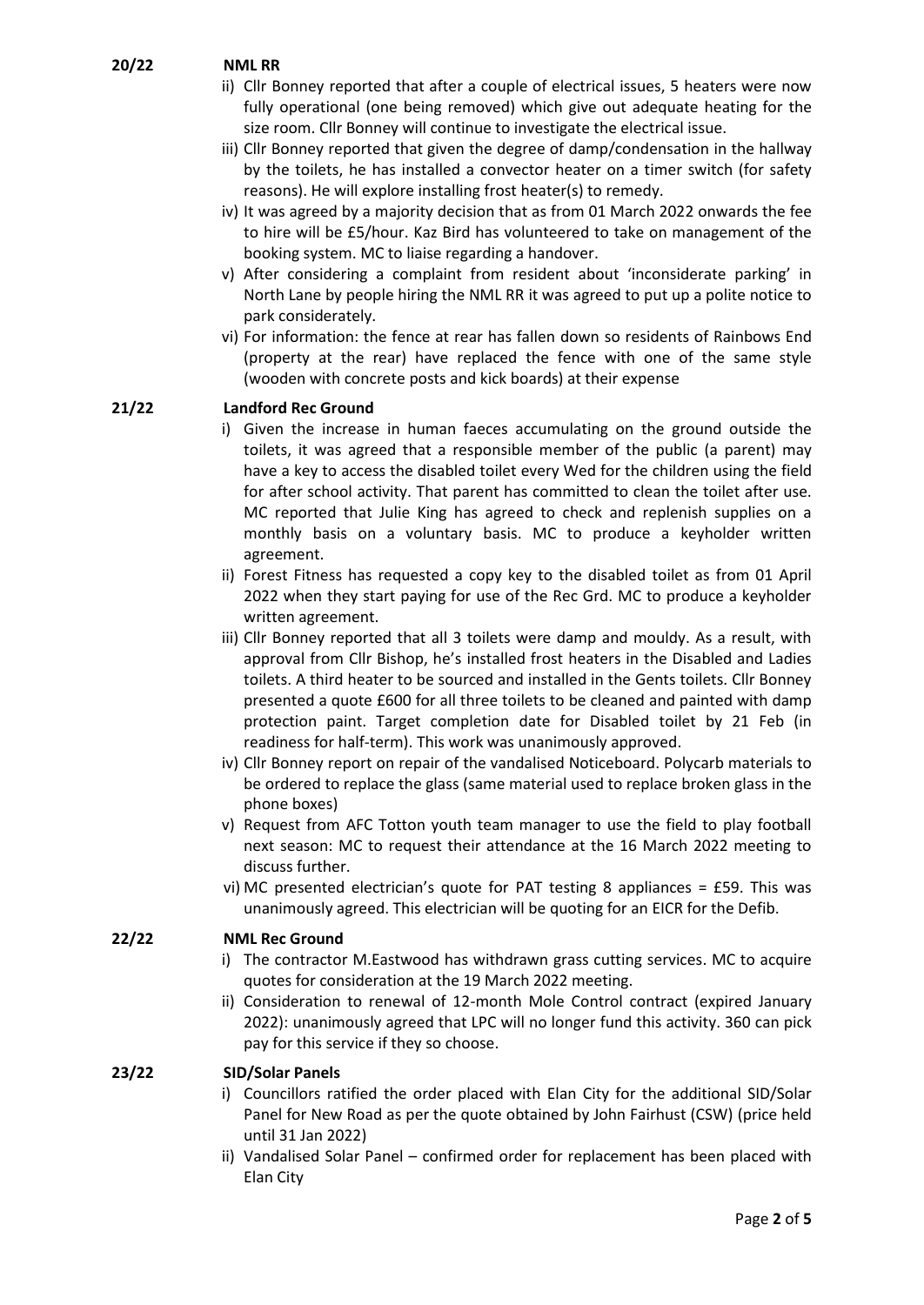- iii) Signpost improvements at Pound Hill and New Road: Highways will be carrying out during the third week of Feb 2022.
- iv) Consideration to additional locations to enable the deployment of a SID. It was agreed that the CSW Team take the lead and make proposals to LPC for approval based upon their knowledge and data regarding hot-spots in the parish in conjunction with Bramshaw's CSW Team.
- v) Police and Crime Commissioner Philip Wilkinson is ascertaining SID information operated and maintained by town and parish councils across WC and is requesting that CSW Team's complete a SID survey: John Fairhurst CSW has kindly agreed to complete this survey.
- vi) John Fairhurst requested LPC order 2 additional batteries for the SID. This was approved and MC to action.
- vii)John Fairhurst reminded that CSW were awaiting a response to his formal communication Ref 30433-22-006. This matter will be covered at the 16 March 2022 meeting.

#### **24/22 Finance**

Unity Trust Bank 09 February 2022: £43,590.42 Nationwide Business 95-day Saver 09 February 2022: £22,000.00

i) **Payments**

| Payee              | <b>Detail</b>                              | Amount £ (incl vat) | <b>Method</b> |
|--------------------|--------------------------------------------|---------------------|---------------|
| Suez               | <b>Bins NML Rec Grd</b>                    | 65.42               | DD            |
| M Camilleri        | Monthly gross salary                       | 2009.25             | S/O           |
| 1&1                | Email storage                              | 6.00                | DD            |
| Ideverde           | Bins Landford Rec Grd & NML Rec Grd        | 123.75              | <b>BACS</b>   |
| Michael Eastwood   | <b>Grass Cutting NML Rec Grd</b>           | 490.00              | 859           |
| <b>DPP</b>         | <b>PAT Test NML RR</b>                     | 84.00               | <b>BACS</b>   |
| John Bonney        | Frost Heaters x 2 Landford Rec Grd Toilets | 53.98               | <b>BACS</b>   |
| Geoff Hewson       | Wood to repair Landford Rec field gate     | 273.46              | <b>BACS</b>   |
| <b>M</b> Camilleri | Expenses & Employer NI conts Month 09      | 208.97              | <b>BACS</b>   |
|                    | Total debit                                | £3,314.83           |               |

| кесеют |  |
|--------|--|
|        |  |

| Payee            | <b>Detail</b>       |                | Amount £ | <b>Method</b> |
|------------------|---------------------|----------------|----------|---------------|
| <b>BCC</b>       | Use of Landford Rec |                | 420.00   | <b>BACS</b>   |
| Member of public | Hire of NML RR      |                | 20.00    | <b>BACS</b>   |
| Member of public | Hire of NML RR      |                | 20.00    | <b>BACS</b>   |
| Member of public | Hire of NML RR      |                | 8.00     | <b>BACS</b>   |
|                  |                     | Total credit I | £468.00  |               |

ii) Hamptworth Croquet Club's request for LPC to contribution £275 towards purchase of 20 professional croquet mallets (Minute 150/21 ii)): It was agreed that the Croquet Club should approach Landford Community Partnerships for such funding as it is in keeping with their ethos of supporting community projects.

#### **25/22 LPC and Village Events 2022**

- i) Great British Spring Clean (25 March 10 April): no specific action required by LPC as there is a team of litter pickers who operate in the community.
- ii) Annual Parish Meeting: Conduct immediately before the Annual Parish Council Meeting on Wed 11 May 2022 (Landford Village Hall Blue Room)
- iii) Queen's Platinum Jubilee (03 June 06 June): NB to approach the landlord of The Cuckoo pub to explore holding an event on their premises (and the field at the back of the pub)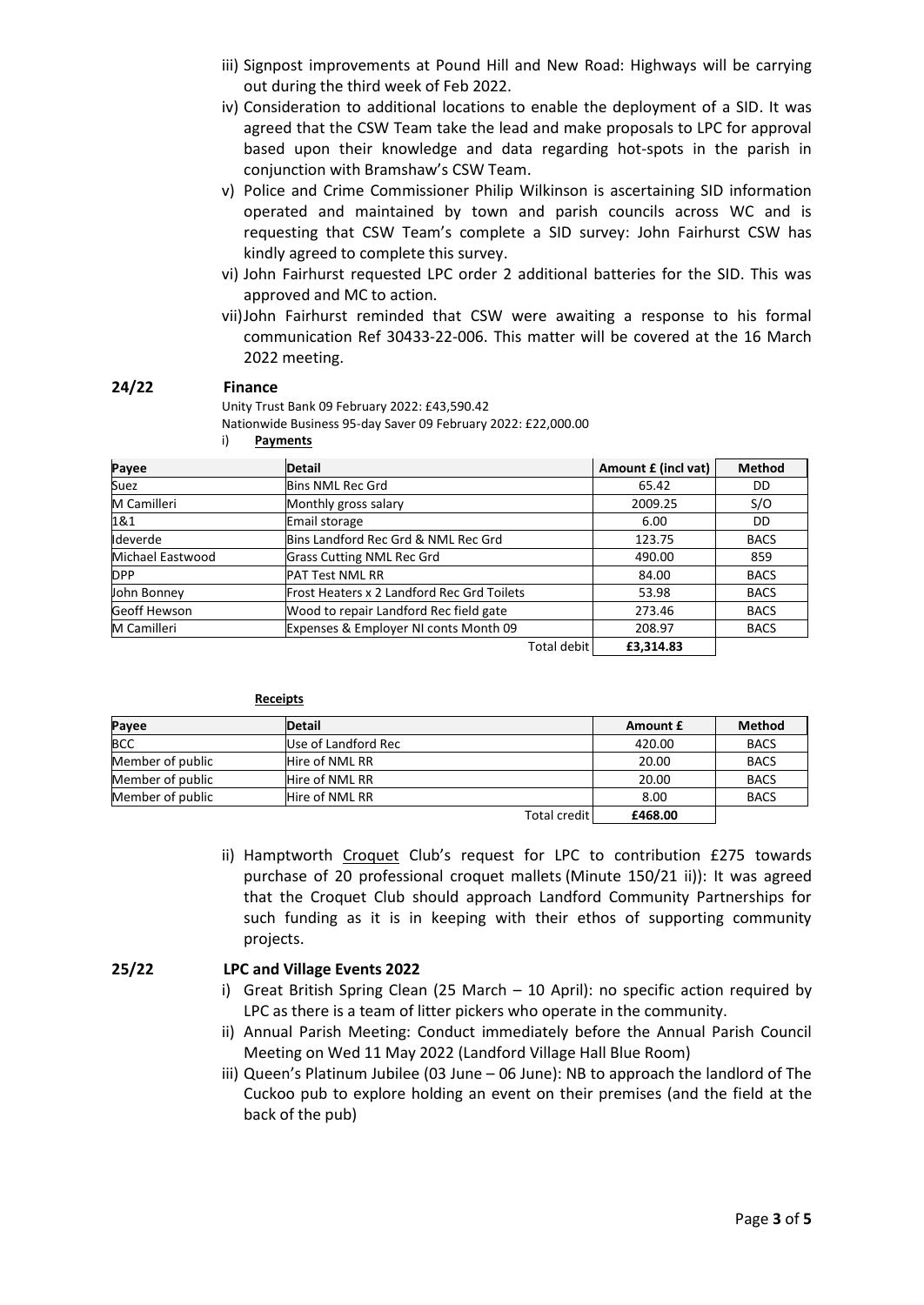# **26/22 To receive Councillors' Reports**

**JB**

• Will be attending the Landford Village Hall committee on 23 Feb

**KP**

- He attended the NE Quadrant meeting and circulated the output.
- Will be attending SWAB on 10 Feb

# **PC Peter Yung report**

- Delivered a report on recent activity including thefts of catalytic converters, a cultivator, valuables (on display) from cars parked at The Lamb, gardening tools from a parked van.
- There is a rising no. of members of the public falling victim to fraud crime. The Fraud Officer (based in Devizes) offers free 45min sessions to communities delivering guidance on how individuals can protect themselves from fraud.

# **27/22 Councillor Zoe Clewer (Wiltshire Council)**

i) To receive a report:-

# General

- NFNPA meeting recently Design Guide adopted 27Jan22
- PCC consultations Guild Hall last month & Police and PCC 7th with several officers & Fri 11<sup>th</sup> Co-op, more dates to follow
- CATG to Highways and Footpaths increasing budget by 400k if Budget approved next week at Full Council. New name LHFIG. Detail tba.

# Landford specific

- Road roundels in queue to be done review all and refresh.
- SWAB coming up 10 Feb 22.
- CATG Footway slurry seal currently planned for, School Road Nomansland 28th February to 11th March
- LPCP area rep please email me on each relevant section.
- Weatherproof New Forest Code boards and literature given.
- ii) To present a SWAB initiative calling for a group of parishes to trial a Microsoft SharePoint collaboration through which they may share ideas and results of research. Consideration to LPC participating in the trial:-

# **Background**

Area Board members and Parish Council reps met towards the end of last year online to see how the Area Board could better help them and what they wanted from us. Following on from that, a Communications Group was formed as a result of ideas which came up at that meeting about not reinventing the wheel or repeating research work. That group has been tasked with trialling one idea, with the permission of the Parish Council concerned.

We know that Clerks are hard pressed for time and one idea was to enable other members of Southern Area Board PCs, WC and CEMs to have all the recent years minutes from all the PCs in one electronic 'folder' as read only but searchable. Dropbox folder based probably, still working out the best way of achieving this.

So, if one PC were researching e.g. Play Equipment inspection training or defibs they could have a quick search of the database and it may save them some research work or enable someone else on the PC to carry out research and further their own work for their own PC. Crucially it would be 'searchable' via the search box even as pdfs for everyone, allowing delegation of some tasks and independent research and collaboration; not reinventing the wheel.